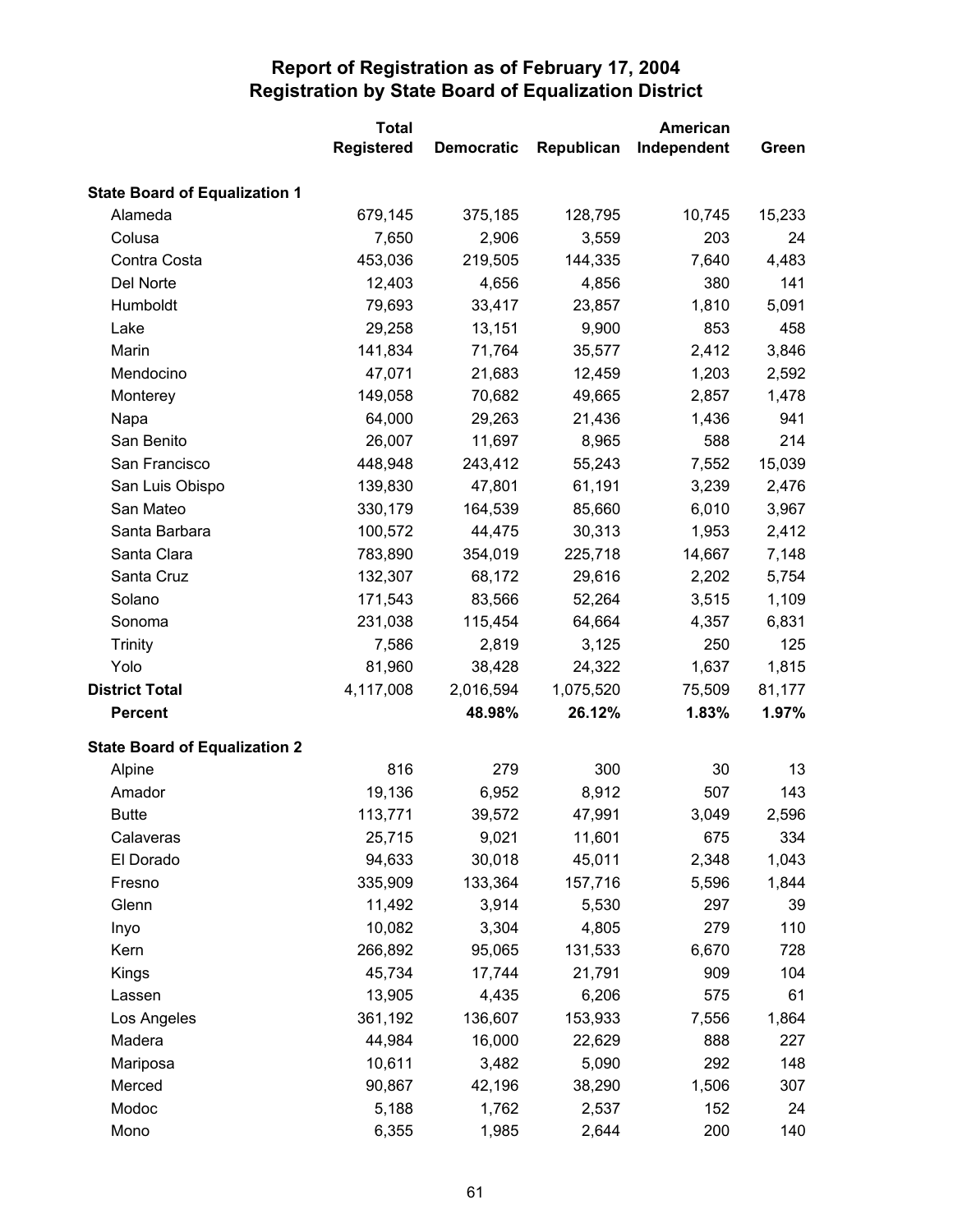|                                      |             |                    | Peace and |                      | <b>Declined to</b> |
|--------------------------------------|-------------|--------------------|-----------|----------------------|--------------------|
|                                      | Libertarian | <b>Natural Law</b> | Freedom   | <b>Miscellaneous</b> | <b>State</b>       |
| <b>State Board of Equalization 1</b> |             |                    |           |                      |                    |
| Alameda                              | 3,367       | 1,882              | 3,813     | 5,716                | 134,409            |
| Colusa                               | 33          | 3                  | 20        | 16                   | 886                |
| Contra Costa                         | 2,141       | 648                | 1,187     | 3,540                | 69,557             |
| Del Norte                            | 91          | 9                  | 43        | 101                  | 2,126              |
| Humboldt                             | 740         | 140                | 316       | 289                  | 14,033             |
| Lake                                 | 198         | 27                 | 99        | 110                  | 4,462              |
| Marin                                | 781         | 161                | 358       | 535                  | 26,400             |
| Mendocino                            | 379         | 57                 | 285       | 313                  | 8,100              |
| Monterey                             | 693         | 162                | 390       | 443                  | 22,688             |
| Napa                                 | 410         | 65                 | 134       | 586                  | 9,729              |
| San Benito                           | 166         | 19                 | 69        | 135                  | 4,154              |
| San Francisco                        | 2,665       | 909                | 2,246     | 1,017                | 120,865            |
| San Luis Obispo                      | 991         | 188                | 314       | 1,956                | 21,674             |
| San Mateo                            | 1,714       | 480                | 947       | 1,044                | 65,818             |
| Santa Barbara                        | 725         | 137                | 208       | 1,396                | 18,953             |
| Santa Clara                          | 5,509       | 899                | 2,709     | 2,811                | 170,410            |
| Santa Cruz                           | 1,277       | 202                | 552       | 1,122                | 23,410             |
| Solano                               | 784         | 138                | 462       | 1,032                | 28,673             |
| Sonoma                               | 1,563       | 237                | 715       | 1,566                | 35,651             |
| <b>Trinity</b>                       | 79          | 13                 | 29        | 92                   | 1,054              |
| Yolo                                 | 384         | 83                 | 436       | 670                  | 14,185             |
| <b>District Total</b>                | 24,690      | 6,459              | 15,332    | 24,490               | 797,237            |
| <b>Percent</b>                       | 0.60%       | 0.16%              | 0.37%     | 0.59%                | 19.36%             |
| <b>State Board of Equalization 2</b> |             |                    |           |                      |                    |
| Alpine                               | 6           | 0                  | 3         | 5                    | 180                |
| Amador                               | 127         | 14                 | 40        | 224                  | 2,217              |
| Butte                                | 817         | 102                | 606       | 815                  | 18,223             |
| Calaveras                            | 341         | 24                 | 73        | 113                  | 3,533              |
| El Dorado                            | 674         | 76                 | 287       | 703                  | 14,473             |
| Fresno                               | 1,229       | 262                | 549       | 637                  | 34,712             |
| Glenn                                | 42          | $\boldsymbol{9}$   | 44        | 32                   | 1,585              |
| Inyo                                 | 68          | 5                  | 31        | 49                   | 1,431              |
| Kern                                 | 1,333       | 206                | 528       | 631                  | 30,198             |
| Kings                                | 123         | 42                 | 29        | 502                  | 4,490              |
| Lassen                               | 91          | 15                 | 26        | 68                   | 2,428              |
| Los Angeles                          | 1,792       | 589                | 1,814     | 2,310                | 54,727             |
| Madera                               | 206         | 37                 | 49        | 208                  | 4,740              |
| Mariposa                             | 74          | 8                  | 28        | 180                  | 1,309              |
| Merced                               | 245         | 45                 | 149       | 140                  | 7,989              |
| Modoc                                | 35          | 4                  | 5         | 13                   | 656                |
| Mono                                 | 67          | 4                  | 17        | $\pmb{0}$            | 1,298              |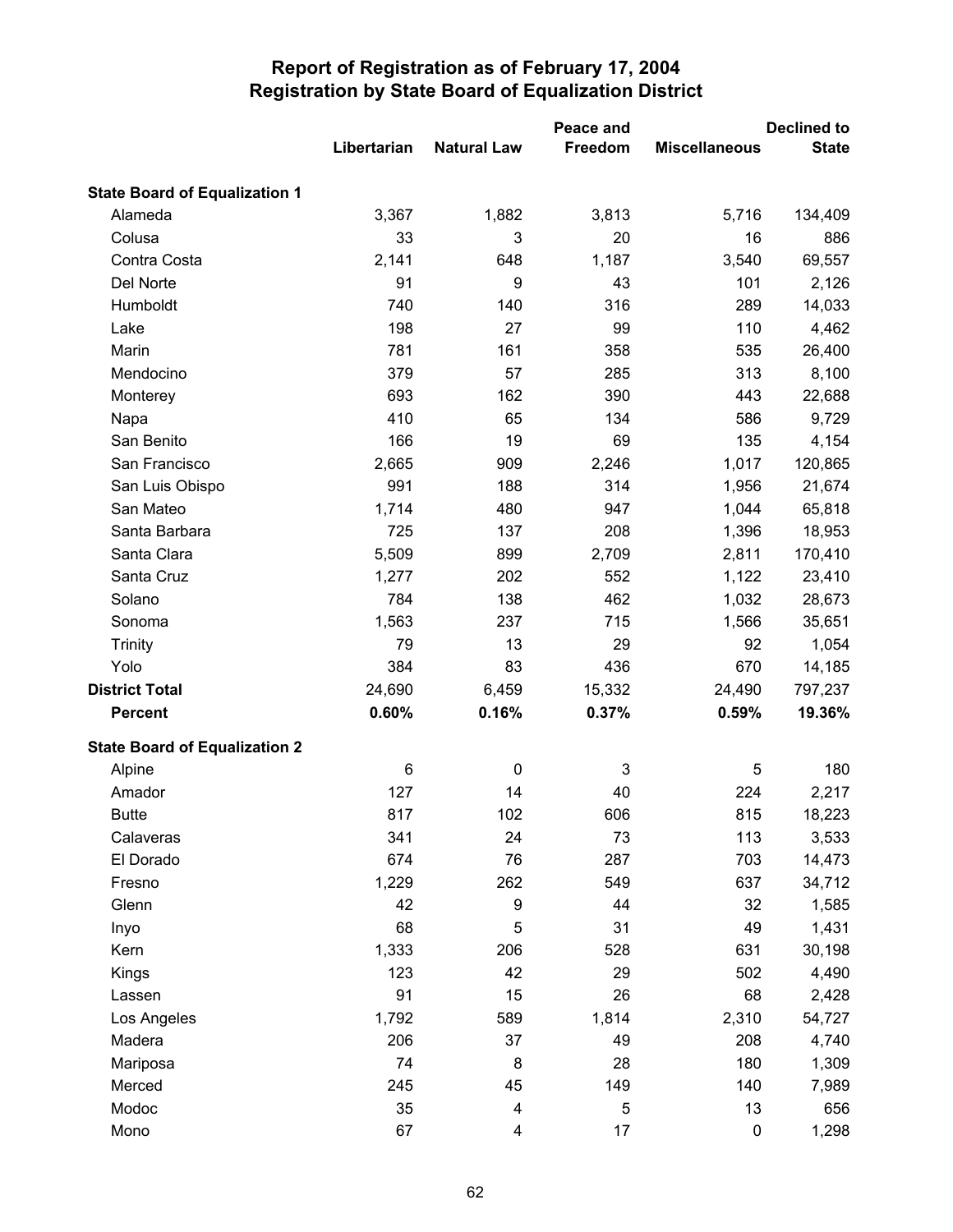|                                      | <b>Total</b>      |                   |            | American    |         |
|--------------------------------------|-------------------|-------------------|------------|-------------|---------|
|                                      | <b>Registered</b> | <b>Democratic</b> | Republican | Independent | Green   |
| Nevada                               | 60,180            | 19,205            | 27,147     | 1,348       | 1,663   |
| Placer                               | 165,429           | 48,377            | 86,608     | 3,123       | 1,306   |
| Plumas                               | 13,104            | 4,553             | 5,760      | 412         | 116     |
| Sacramento                           | 593,544           | 257,266           | 214,608    | 12,681      | 5,816   |
| San Bernardino                       | 247,573           | 116,835           | 88,349     | 4,941       | 841     |
| San Joaquin                          | 248,786           | 104,401           | 112,059    | 3,826       | 935     |
| Santa Barbara                        | 87,860            | 30,128            | 39,920     | 1,727       | 999     |
| Shasta                               | 88,273            | 28,104            | 43,191     | 2,494       | 524     |
| Sierra                               | 2,246             | 722               | 960        | 87          | 20      |
| Siskiyou                             | 26,564            | 9,734             | 11,091     | 807         | 254     |
| <b>Stanislaus</b>                    | 202,259           | 86,479            | 87,369     | 3,653       | 743     |
| Sutter                               | 39,205            | 12,956            | 19,819     | 884         | 135     |
| Tehama                               | 28,578            | 10,193            | 12,694     | 1,106       | 136     |
| Tulare                               | 131,073           | 46,840            | 64,126     | 2,864       | 519     |
| Tuolumne                             | 30,999            | 11,782            | 13,632     | 835         | 298     |
| Ventura                              | 366,486           | 138,432           | 154,583    | 7,617       | 3,445   |
| Yuba                                 | 26,006            | 9,297             | 11,368     | 921         | 178     |
| <b>District Total</b>                | 3,815,447         | 1,481,004         | 1,659,803  | 80,855      | 27,653  |
| <b>Percent</b>                       |                   | 38.82%            | 43.50%     | 2.12%       | 0.72%   |
| <b>State Board of Equalization 3</b> |                   |                   |            |             |         |
| Imperial                             | 50,766            | 26,931            | 14,480     | 961         | 141     |
| Los Angeles                          | 108,110           | 41,860            | 45,446     | 1,563       | 874     |
| Orange                               | 1,384,086         | 426,223           | 674,421    | 26,741      | 8,065   |
| Riverside                            | 663,814           | 228,198           | 322,247    | 13,829      | 2,577   |
| San Bernardino                       | 401,928           | 135,479           | 194,308    | 10,310      | 1,880   |
| San Diego                            | 1,336,353         | 460,762           | 554,113    | 30,076      | 10,878  |
| <b>District Total</b>                | 3,945,057         | 1,319,453         | 1,805,015  | 83,480      | 24,415  |
| <b>Percent</b>                       |                   | 33.45%            | 45.75%     | 2.12%       | 0.62%   |
| <b>State Board of Equalization 4</b> |                   |                   |            |             |         |
| Los Angeles                          | 3,213,648         | 1,701,580         | 824,494    | 51,211      | 24,504  |
| <b>District Total</b>                | 3,213,648         | 1,701,580         | 824,494    | 51,211      | 24,504  |
| <b>Percent</b>                       |                   | 52.95%            | 25.66%     | 1.59%       | 0.76%   |
| <b>State Total</b>                   | 15,091,160        | 6,518,631         | 5,364,832  | 291,055     | 157,749 |
| <b>Percent</b>                       |                   | 43.20%            | 35.55%     | 1.93%       | 1.05%   |